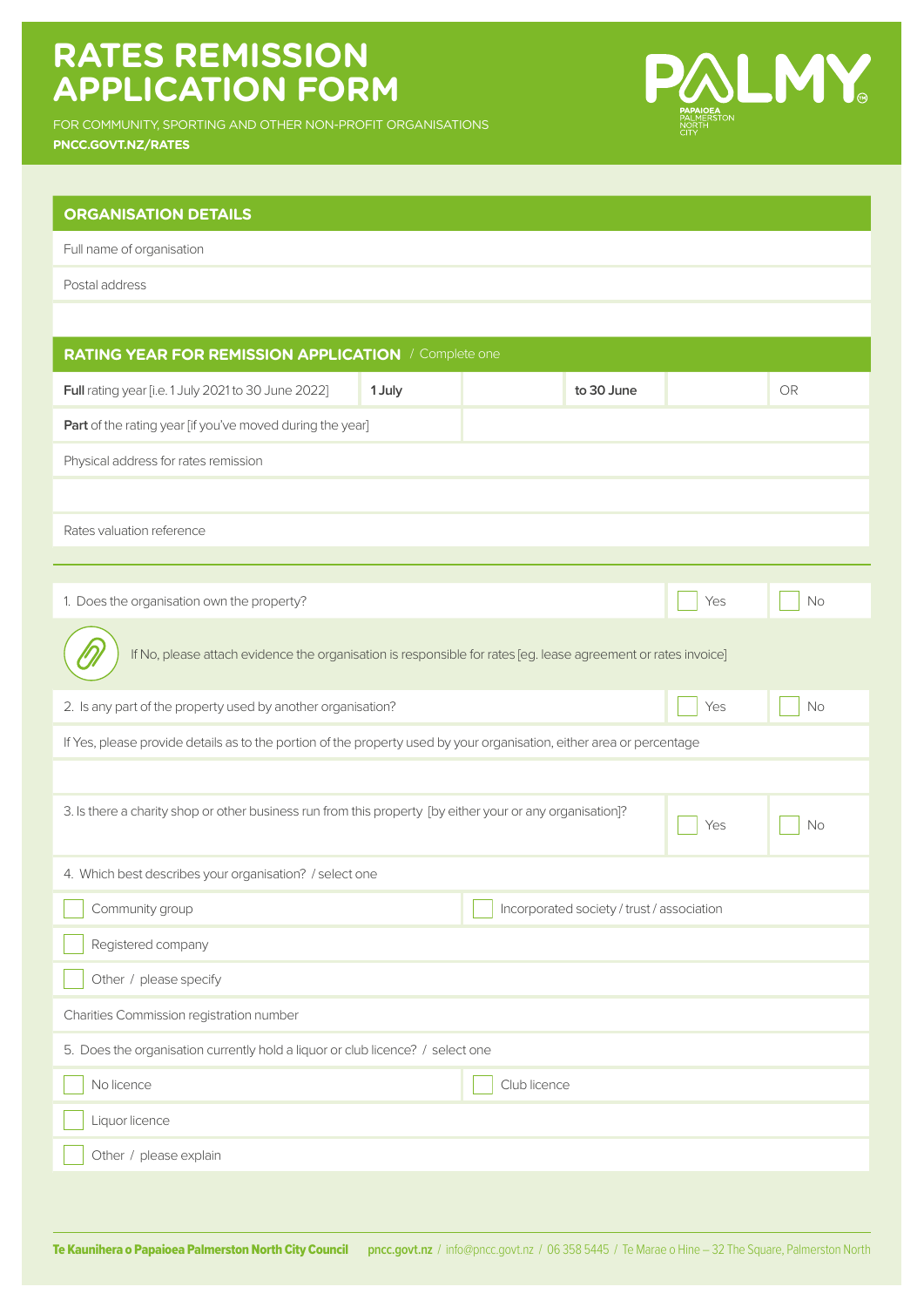| 6. Has your organisation received a grant or rates remission from Palmerston North City Council in the last five years?                                                                                |                       |      |  |           |  |  |
|--------------------------------------------------------------------------------------------------------------------------------------------------------------------------------------------------------|-----------------------|------|--|-----------|--|--|
| No                                                                                                                                                                                                     | Yes / rates remission |      |  |           |  |  |
|                                                                                                                                                                                                        |                       |      |  |           |  |  |
| Yes / grant / please provide details                                                                                                                                                                   |                       | Date |  | Amount \$ |  |  |
| Project title                                                                                                                                                                                          |                       |      |  |           |  |  |
| Name of scheme                                                                                                                                                                                         |                       |      |  |           |  |  |
|                                                                                                                                                                                                        |                       |      |  |           |  |  |
| To ensure your organisation meets the conditions and criteria of the remission for community, sporting and other<br>non-profit organisations, please confirm the reason for the application / tick one |                       |      |  |           |  |  |
| To assist in the organisation's survival                                                                                                                                                               |                       |      |  |           |  |  |
| To make membership of the organisation more accessible to the general public, particularly disadvantaged groups                                                                                        |                       |      |  |           |  |  |
| Describe the purpose and objectives of your organisation                                                                                                                                               |                       |      |  |           |  |  |
|                                                                                                                                                                                                        |                       |      |  |           |  |  |
|                                                                                                                                                                                                        |                       |      |  |           |  |  |
|                                                                                                                                                                                                        |                       |      |  |           |  |  |
|                                                                                                                                                                                                        |                       |      |  |           |  |  |
|                                                                                                                                                                                                        |                       |      |  |           |  |  |
| Describe your organisation's target membership / clients and numbers                                                                                                                                   |                       |      |  |           |  |  |
|                                                                                                                                                                                                        |                       |      |  |           |  |  |
|                                                                                                                                                                                                        |                       |      |  |           |  |  |
|                                                                                                                                                                                                        |                       |      |  |           |  |  |
|                                                                                                                                                                                                        |                       |      |  |           |  |  |
|                                                                                                                                                                                                        |                       |      |  |           |  |  |
| Describe the types of activities and / or programmes your organisation delivers                                                                                                                        |                       |      |  |           |  |  |
|                                                                                                                                                                                                        |                       |      |  |           |  |  |
|                                                                                                                                                                                                        |                       |      |  |           |  |  |
|                                                                                                                                                                                                        |                       |      |  |           |  |  |
|                                                                                                                                                                                                        |                       |      |  |           |  |  |
|                                                                                                                                                                                                        |                       |      |  |           |  |  |
|                                                                                                                                                                                                        |                       |      |  |           |  |  |
| If the organisation is holding a large cash / investment balance for a specific purpose or project please provide details                                                                              |                       |      |  |           |  |  |
|                                                                                                                                                                                                        |                       |      |  |           |  |  |
|                                                                                                                                                                                                        |                       |      |  |           |  |  |
|                                                                                                                                                                                                        |                       |      |  |           |  |  |
|                                                                                                                                                                                                        |                       |      |  |           |  |  |
|                                                                                                                                                                                                        |                       |      |  |           |  |  |
|                                                                                                                                                                                                        |                       |      |  |           |  |  |